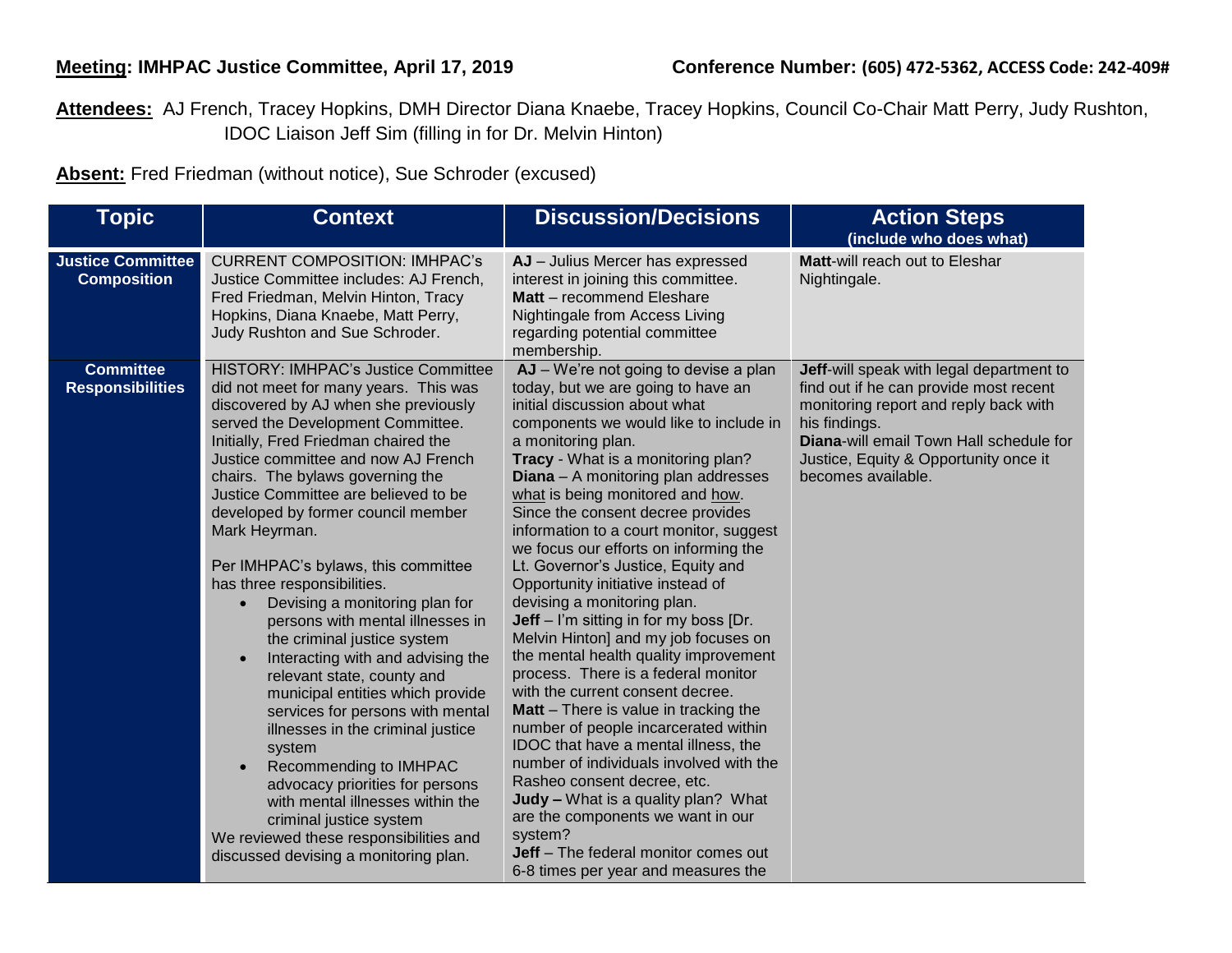| following.                                                          |  |  |
|---------------------------------------------------------------------|--|--|
| <b>Effectiveness of service</b>                                     |  |  |
| Quality of psychiatric services                                     |  |  |
| Is the level of care                                                |  |  |
| comparable to community                                             |  |  |
| care?                                                               |  |  |
| Adherence to the settlement                                         |  |  |
| agreement                                                           |  |  |
| There is also a Lippart consent decree                              |  |  |
| which focuses on medical.                                           |  |  |
| <b>Tracy</b> – If there is already a federal                        |  |  |
| monitor, why do we need to devise a<br>plan?                        |  |  |
| AJ - The federal monitor is specifically                            |  |  |
| for the IDOC consent decree. Our                                    |  |  |
| responsibility is devising a plan for                               |  |  |
| persons with mental illnesses in the                                |  |  |
| criminal justice system. This may                                   |  |  |
| include IDOC, but it also includes DMH                              |  |  |
| and other systems.                                                  |  |  |
| <b>Diana</b> - It's important to think about                        |  |  |
| how you want to spend time on this                                  |  |  |
| committee. Right now, there is some                                 |  |  |
| intersection between criminal justice                               |  |  |
| and behavioral health                                               |  |  |
| Tracy - I agree with Director Knaebe,                               |  |  |
| that we should invest our time                                      |  |  |
| informing the Lt. Governor's Justice,                               |  |  |
| Equity and Opportunity initiative.<br>AJ - Speaking now, not as a   |  |  |
| committee chair, but instead as a                                   |  |  |
| member of this committee: We need to                                |  |  |
| capitalize on the Justice, Equity &                                 |  |  |
| Opportunity initiative, but there is value                          |  |  |
| in developing a monitoring plan.                                    |  |  |
| Judy - I agree. Both would be useful                                |  |  |
| to spearhead additional conversation.                               |  |  |
| AJ - Should someone reach out to the                                |  |  |
| Lt. Governor's office and invite them to                            |  |  |
| brief us on their activity?                                         |  |  |
| Diana - I think it's a bit premature.                               |  |  |
| The Secretary asked me for                                          |  |  |
| information. This committee may want                                |  |  |
| to develop some talking points for                                  |  |  |
| Town Hall meetings which are being<br>planned. Also, we may want to |  |  |
|                                                                     |  |  |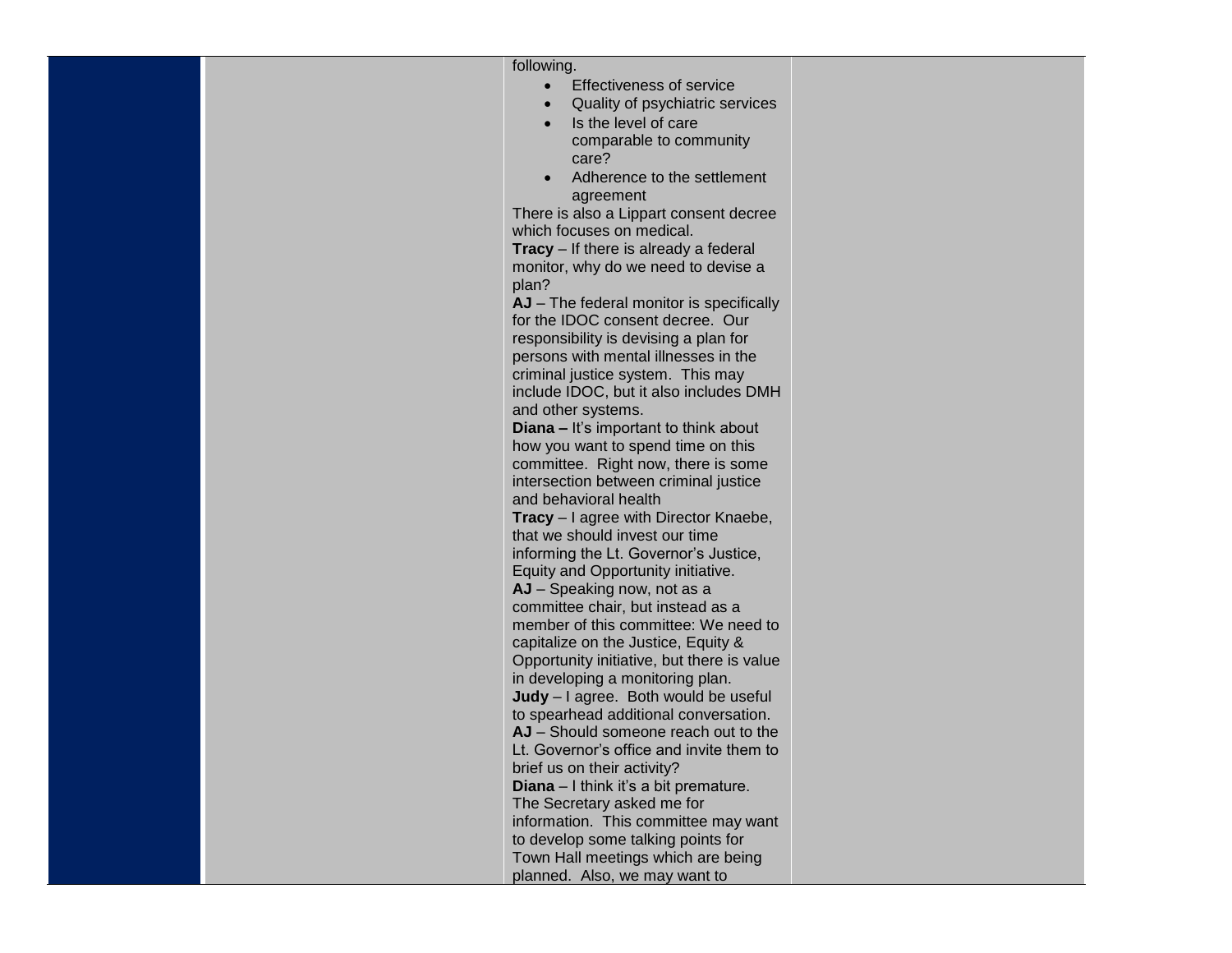|                                                           |                                                                                                                                                                                                                                                                                                                                | designate someone to attend any<br>Open Meetings held by the Justice,<br>Equity & Opportunity committee.                                                                                                                                                                                                                                                                                                                                                                                                                                                                                                                                                                                                                                                                                                                                                                                                                                                                                                                                                                                                                                                                                                                                                                                                                                                                                                                                                                                                                                                     |                                                                                                                                                                |
|-----------------------------------------------------------|--------------------------------------------------------------------------------------------------------------------------------------------------------------------------------------------------------------------------------------------------------------------------------------------------------------------------------|--------------------------------------------------------------------------------------------------------------------------------------------------------------------------------------------------------------------------------------------------------------------------------------------------------------------------------------------------------------------------------------------------------------------------------------------------------------------------------------------------------------------------------------------------------------------------------------------------------------------------------------------------------------------------------------------------------------------------------------------------------------------------------------------------------------------------------------------------------------------------------------------------------------------------------------------------------------------------------------------------------------------------------------------------------------------------------------------------------------------------------------------------------------------------------------------------------------------------------------------------------------------------------------------------------------------------------------------------------------------------------------------------------------------------------------------------------------------------------------------------------------------------------------------------------------|----------------------------------------------------------------------------------------------------------------------------------------------------------------|
| <b>Wellness</b><br><b>Recovery Action</b><br>Plan (WRAP®) | WRAP® is an evidenced based mental<br>health education curriculum that DMH<br>has effectively implemented in<br>community mental health agencies and<br>state hospitals.<br>Previously, there was discussion about<br>having DMH Deputy-Director Nanette<br>Larson present a brief WRAP®<br>Orientation to the IMHPAC Council. | $AJ$ – inquired about the status.<br>Matt - Don't recollect.<br><b>Tracy</b> - Perhaps this conversation<br>occurred in January, as that was the<br>only month I was not able to attend a<br>Council meeting.<br>AJ - How many people on call are<br>familiar with WRAP®?<br>Diana – I am.<br>Judy - I am. We used WRAP in the<br>school system.<br>AJ - Was this WRAP Around Services<br>that is utilized by DCFS when<br>attempting to stabilize a foster/adoptive<br>child placement?<br>Judy - Yes.<br>$AJ$ – That is different than the WRAP $@$<br>we're discussing. Both are important,<br>but we're talking about an 8-12 week<br>mental health education curriculum.<br><b>Tracy</b> $-1$ am certified as a WRAP <sup>®</sup><br>Facilitator.<br>AJ-Gift of Voice has been trying to<br>get WRAP® in IDOC. We were able to<br>secure grant funds to have a WRAP<br>Class in a northern, central and<br>southern Illinois IDOC facility. There<br>was a stipulation that IDOC would pay<br>for a two day WRAP® Symposium.<br>We submitted a program proposal<br>which was declined. Just yesterday, I<br>had a conference call with Dr. Anita<br>Bazile-Sawyer and Alyssa Williams<br>Schafer. Dr. Bazile Sawyer said that<br>staff and resources is the reason the<br>proposal was declined. I respectfully<br>disagreed with the committee decision<br>and asked what recourse I could take,<br>especially knowing the committee<br>makes decisions based on behavior<br>modification, life skills and workforce<br>development. Dr. Bazile-Sawyer | AJ-will review previous meeting<br>minutes and forward to Council co-<br>Chair Matt Perry.<br>AJ-will follow up with IDOC Assistant<br>Director Gladys Taylor. |